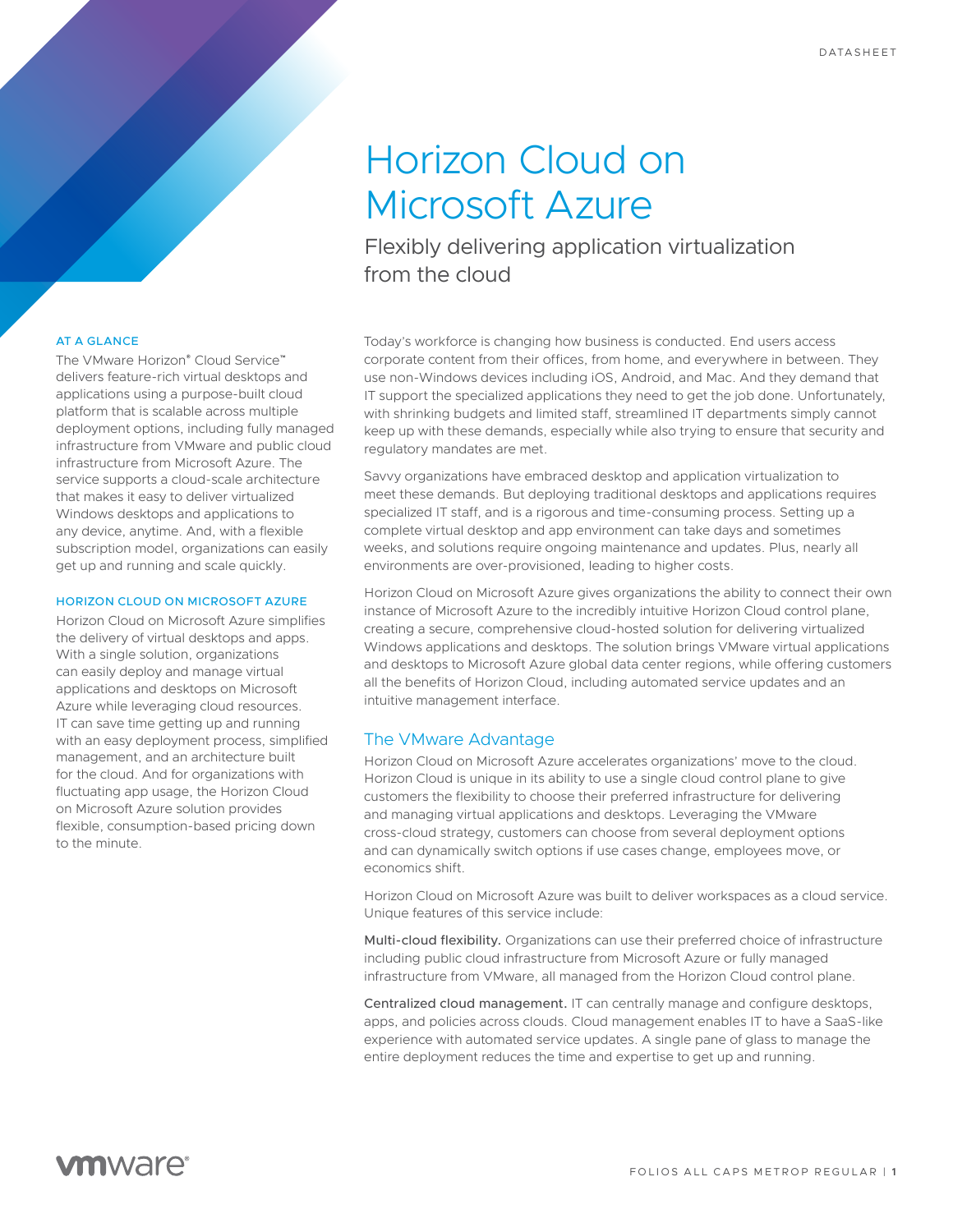Virtual applications and desktops, including Windows 10, on Microsoft Azure while leveraging cloud resources.

Graphics visualization. Superior graphics capabilities enable users to visualize graphic-intensive workflows on Microsoft Azure GPUs for RDS and Windows 10 virtual desktop workloads.

Premium user experience. Using Blast Extreme, a purpose-built protocol built for the mobile cloud, end users can enjoy a great desktop experience across any network, location, or device. The service supports a range of devices including smartphones, tablets, ultra-low-cost PCs, Macs, and more. IT can dynamically choose between VMware Blast Extreme or PCoIP display technology to deliver the best possible user experience even within the most challenging, high-latency environments.

|   |                                                |                                                | $\bullet$ (a) (a) (b)<br>webadmin(Super Administrator) v |
|---|------------------------------------------------|------------------------------------------------|----------------------------------------------------------|
|   | Getting Started                                |                                                | 45% completed                                            |
|   | $\land$ Capacity                               |                                                | $\odot$                                                  |
|   | Add On-Premises<br>Capacity                    | Learn how to add On-Premises Capacity          |                                                          |
| ø | 1 Microsoft Azure Node<br>Added                | Learn how to add more Microsoft Azure Capacity |                                                          |
|   | General Setup 4 of 5 completed                 |                                                | $\odot$                                                  |
|   | V Desktop Assignment 0 of 2 completed          |                                                | $\odot$                                                  |
|   | $\vee$ Application Assignment 1 of 4 completed |                                                | $\odot$                                                  |

Figure 1: Horizon Cloud on Microsoft Azure Delivers Virtual Desktops and Applications

## Benefits of Horizon Cloud on Microsoft Azure

Horizon Cloud on Microsoft Azure delivers an array of benefits.

## Multi-Cloud Deployments

• Flexibility to manage bring-your-own infrastructure from Microsoft Azure and fully managed infrastructure from VMware on IBM Cloud through the Horizon Cloud control plane

#### Low-Cost, Hourly Billing for Microsoft Azure Capacity

• Ability to pair consumption-based pricing on public Infrastructure as a Service (IaaS) with Horizon Cloud service subscription

#### Global Footprint

• Single instance to manage deployments across many Microsoft data center regions over the globe, including Microsoft Azure Government

## Easy Deployment

- Automated deployment of Horizon Cloud service components
- Integration with the Microsoft Azure Marketplace allows IT to import a Windows image, on which the necessary agents get automatically applied